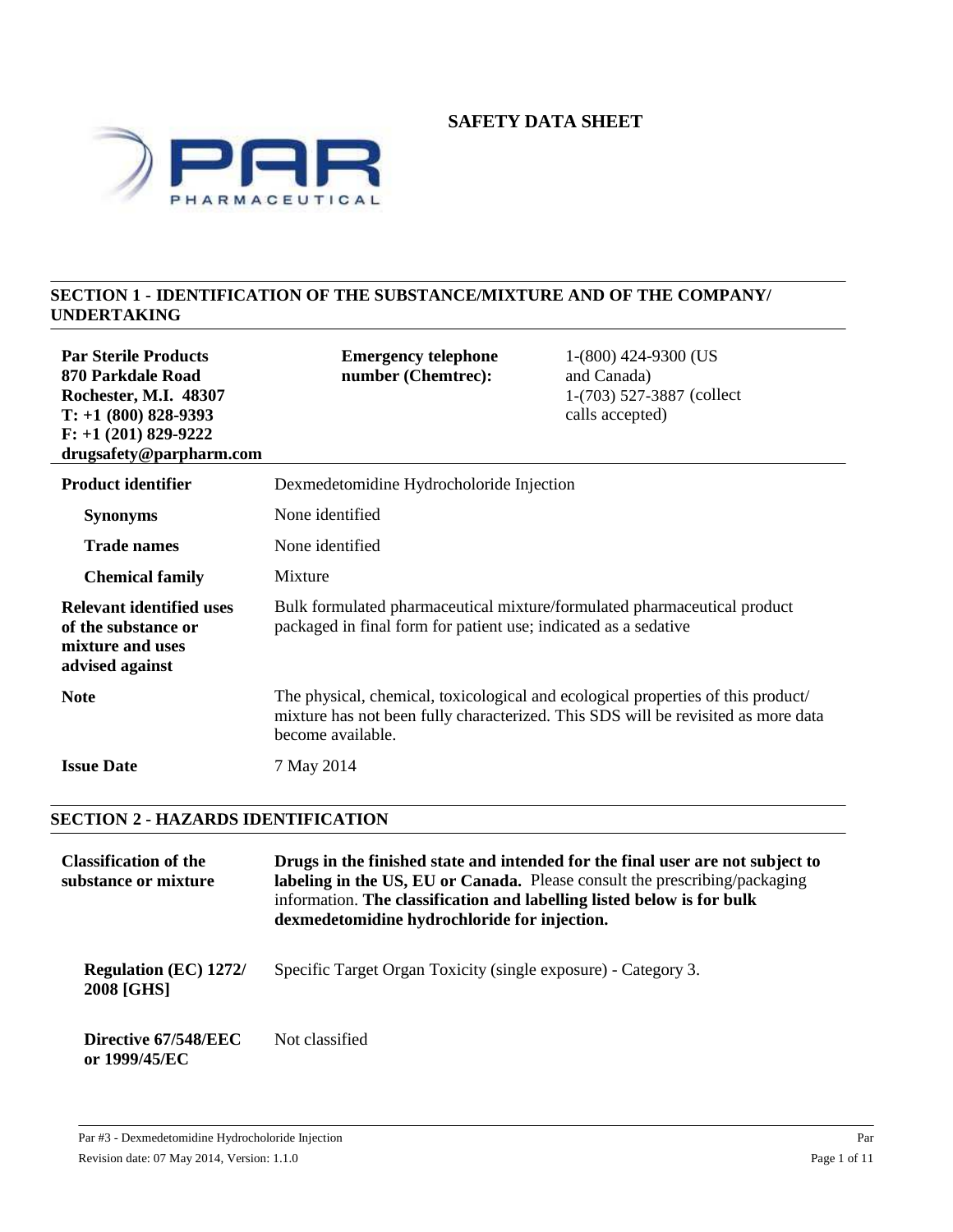# **SECTION 2 - HAZARDS IDENTIFICATION** …continued

#### **Label elements**

**pictogram**

**CLP/GHS hazard**

| <b>CLP/GHS</b> signal<br>word                 | Warning                                                                                                                                                                                                                                                                                                                                                                                                                                                                                                                                                            |  |
|-----------------------------------------------|--------------------------------------------------------------------------------------------------------------------------------------------------------------------------------------------------------------------------------------------------------------------------------------------------------------------------------------------------------------------------------------------------------------------------------------------------------------------------------------------------------------------------------------------------------------------|--|
| <b>CLP/GHS</b> hazard<br>statements           | H336 - May cause drowsiness or dizziness.                                                                                                                                                                                                                                                                                                                                                                                                                                                                                                                          |  |
| <b>CLP/GHS</b><br>precautionary<br>statements | P260 - Do not breathe dust. P264 - Wash hands thoroughly after handling. P281 -<br>Use personal protective equipment as required. $P308 + P313$ - If exposed or<br>concerned: get medical advice/attention. P405 - Store locked up. P501 - Dispose<br>of contents/container to location in accordance with local/regional/national/<br>international regulations.                                                                                                                                                                                                  |  |
| <b>EU</b> symbol/indication<br>of danger      | None required                                                                                                                                                                                                                                                                                                                                                                                                                                                                                                                                                      |  |
| Risk(R) Phrase(s)                             | None required                                                                                                                                                                                                                                                                                                                                                                                                                                                                                                                                                      |  |
| <b>Safety Advice</b>                          | None required                                                                                                                                                                                                                                                                                                                                                                                                                                                                                                                                                      |  |
| <b>Other hazards</b>                          | Dexmedetomidine is a potent sedative effective at very low doses. The initial<br>clinical dose is $1 \mu g/kg$ , given intravenously (IV). The most common adverse<br>effects reported with use of mixtures containing dexmedetomidine are<br>hypotension, bradycardia, and dry mouth. Other adverse effects include transient<br>hypertension, fever, hypoxia, and anemia, and tachycardia episodes. Symptoms of<br>withdrawal $(e.g.,$ nausea, vomiting, and agitation) have been reported following<br>discontinuation after 7 days of repeated administration. |  |
| <b>US Signal word</b>                         | Attention!                                                                                                                                                                                                                                                                                                                                                                                                                                                                                                                                                         |  |
| <b>US Hazard overview</b>                     | Contains dexmedetomidine, a potent sedative.                                                                                                                                                                                                                                                                                                                                                                                                                                                                                                                       |  |
| <b>Note</b>                                   | This mixture is classified as dangerous/hazardous according to directive 1999/45/<br>EC, Regulation (EC) No 1272/2008 (EU CLP) and applicable US regulations. The<br>EU symbol/indicator of danger, R Phrases and Safety Advice are based on<br>Directive 67/548/EEC or 1999/45/EC. The GHS classifications are based on<br>Regulation (EC) 1272/2008. See Section 16 for full text of EU and GHS<br>classifications.                                                                                                                                              |  |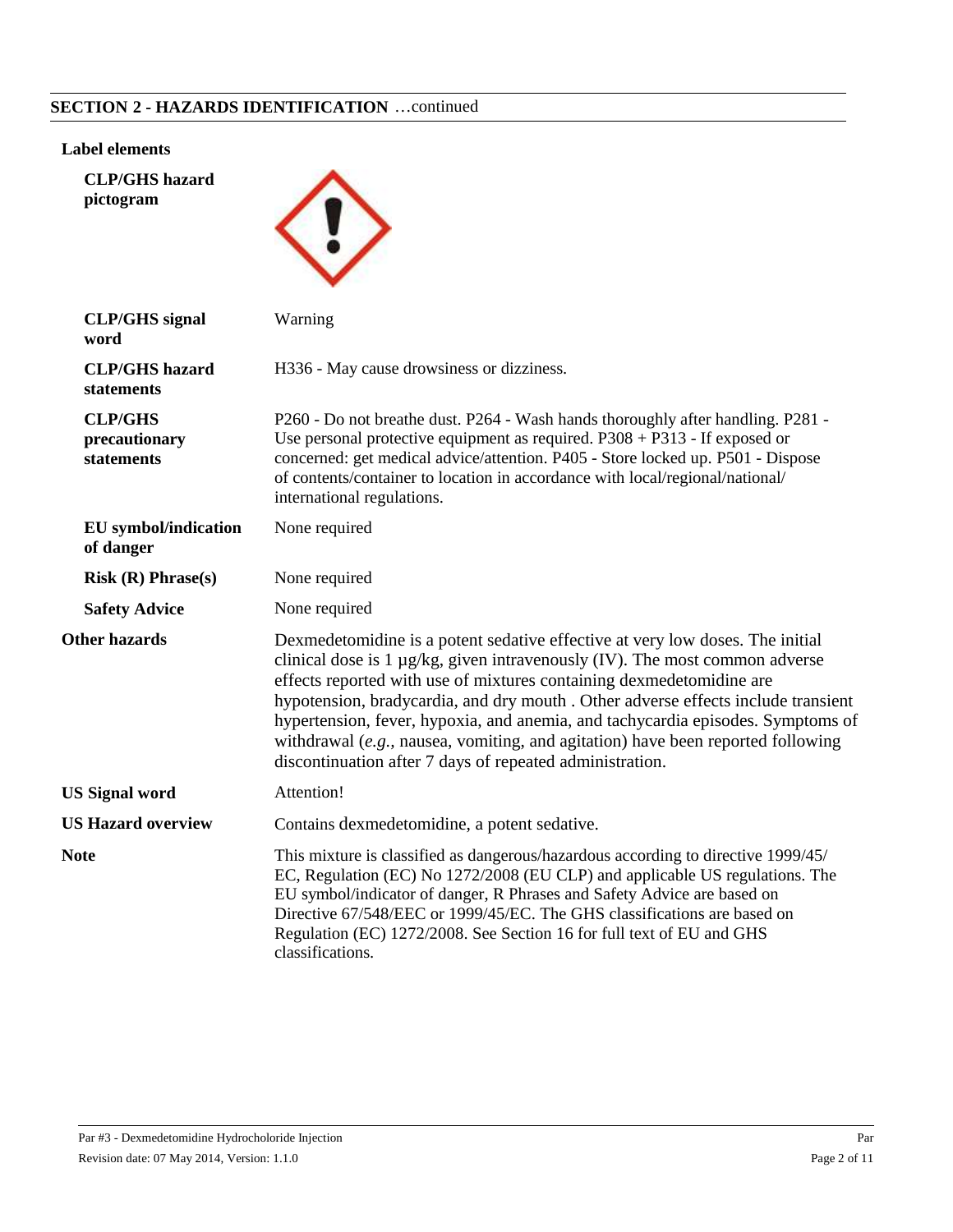### **SECTION 3 - COMPOSITION/INFORMATION ON INGREDIENTS**

| Ingredient                       | $CAS \#$    | EINECS/        | Amount    | <b>EU</b> Classification         | <b>GHS</b>                                     |
|----------------------------------|-------------|----------------|-----------|----------------------------------|------------------------------------------------|
| Dexmedetomidine<br>hydrochloride | 145108-58-8 | ELINCS#<br>N/A | $1 - 5\%$ | Harmful - Xn:<br>R <sub>63</sub> | Classification<br>STOT-S3: H336;<br>RT2: H361d |
| Sodium chloride                  | 7647-14-5   | 231-598-3      | >95%      | Not classified                   | Not classified                                 |
|                                  |             |                |           |                                  |                                                |

**Note** The ingredient(s) listed above are considered dangerous/hazardous. Sodium chloride is included because it has an OEL. See Section 16 for full text of EU and GHS classifications. The EU classification is based on Directive 67/548/EEC and the GHS classification is based on Regulation (EC) 1272/2008.

### **SECTION 4 - FIRST AID MEASURES**

| <b>Description of first aid</b><br>measures                                                          |                                                                                                                                                                                                                                                           |
|------------------------------------------------------------------------------------------------------|-----------------------------------------------------------------------------------------------------------------------------------------------------------------------------------------------------------------------------------------------------------|
| <b>Immediate Medical</b><br><b>Attention Needed</b>                                                  | Yes                                                                                                                                                                                                                                                       |
| <b>Eye Contact</b>                                                                                   | If easy to do, remove contact lenses, if worn. Immediately flush eyes with copious<br>quantities of water for at least 15 minutes. If irritation occurs or persists, notify<br>medical personnel and supervisor.                                          |
| <b>Skin Contact</b>                                                                                  | Wash exposed area with soap and water and remove contaminated clothing/shoes.<br>If irritation occurs or persists, notify medical personnel and supervisor.                                                                                               |
| <b>Inhalation</b>                                                                                    | Immediately move exposed subject to fresh air. If not breathing, give artificial<br>respiration. If breathing is labored, administer oxygen. Immediately notify medical<br>personnel and supervisor.                                                      |
| <b>Ingestion</b>                                                                                     | Do not induce vomiting unless directed by medical personnel. Do not give<br>anything to drink unless directed by medical personnel. Never give anything by<br>mouth to an unconscious person. Notify medical personnel and supervisor.                    |
| <b>Protection of first aid</b><br>responders                                                         | See Section 8 for Exposure Controls/Personal Protection recommendations.                                                                                                                                                                                  |
| <b>Most important</b><br>symptoms and effects,<br>both acute and delayed                             | See Sections 2 and 11.                                                                                                                                                                                                                                    |
| <b>Indication of immediate</b><br>medical attention and<br>special treatment<br>needed, if necessary | Contains dexmedetomidine, a potent sedative. Medical conditions aggravated by<br>exposure: None known or reported. Treat symptomatically and supportively.<br>Refer to current prescribing information or to local poison control information<br>centers. |

#### **SECTION 5 - FIREFIGHTING MEASURES**

**Extinguishing media** Use water spray (fog), foam, dry powder, or carbon dioxide, as appropriate for surrounding fire and materials.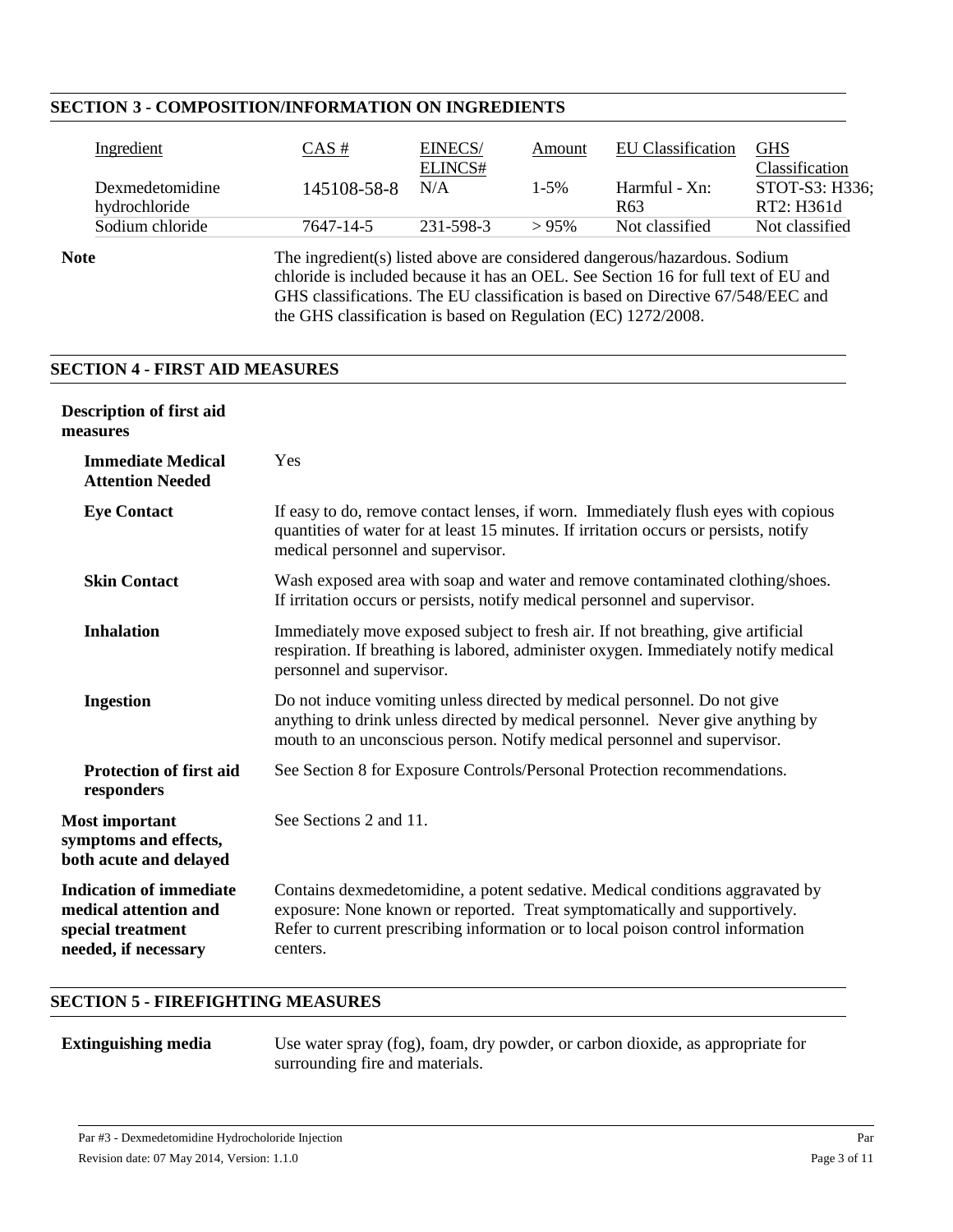### **SECTION 5 - FIREFIGHTING MEASURES** …continued

| <b>Specific hazards arising</b><br>from the substance or<br>mixture | No information identified. May emit toxic fumes of carbon monoxide, carbon<br>dioxide, oxides of nitrogen or chloride and sodium-containing compounds.                                                     |
|---------------------------------------------------------------------|------------------------------------------------------------------------------------------------------------------------------------------------------------------------------------------------------------|
| <b>Flammability/</b><br><b>Explosivity</b>                          | No specific information identified for the product/mixture. High concentrations of<br>finely divided airborne particles can potentially explode if ignited.                                                |
| <b>Advice for firefighters</b>                                      | Wear full protective clothing and a self-contained breathing apparatus with a full<br>facepiece operated in the pressure demand or other positive pressure mode.<br>Decontaminate all equipment after use. |

# **SECTION 6 - ACCIDENTAL RELEASE MEASURES**

| <b>Personal precautions,</b><br>protective equipment<br>and emergency<br>procedures | If product is released or spilled, take proper precautions to minimize exposure by<br>using appropriate personal protective equipment (see Section 8). Area should be<br>adequately ventilated. Do not breathe dust.                                                                                                                                                                                                                                                                                   |
|-------------------------------------------------------------------------------------|--------------------------------------------------------------------------------------------------------------------------------------------------------------------------------------------------------------------------------------------------------------------------------------------------------------------------------------------------------------------------------------------------------------------------------------------------------------------------------------------------------|
| <b>Environmental</b><br>precautions                                                 | Do not empty into drains. Avoid release to the environment.                                                                                                                                                                                                                                                                                                                                                                                                                                            |
| <b>Methods and material</b><br>for containment and<br>cleaning up                   | DO NOT RAISE DUST. Surround spill or powder with absorbents and place a<br>damp cloth or towel over the area to minimize entry of powder into the air. Add<br>excess liquid to allow the material to enter into solution. Capture remaining liquid<br>onto spill absorbents. Place spill materials into a leak-proof container for disposal<br>in accordance with applicable waste disposal regulations (see section 13).<br>Decontaminate the area twice with an appropriate solvent (see section 9). |
| Reference to other<br>sections                                                      | See Sections 8 and 13 for more information.                                                                                                                                                                                                                                                                                                                                                                                                                                                            |

### **SECTION 7 - HANDLING AND STORAGE**

| <b>Precautions for safe</b><br>handling                                  | When handling, use proper personal protective equipment as specified in Section 8.<br>Follow recommendations for handling potent pharmaceutical agents (i.e., use of<br>engineering controls and/or other personal protective equipment if needed). |
|--------------------------------------------------------------------------|-----------------------------------------------------------------------------------------------------------------------------------------------------------------------------------------------------------------------------------------------------|
| <b>Conditions for safe</b><br>storage including any<br>incompatibilities | Store at controlled room temperatures $(20-25\degree C)$ . Protect from light.                                                                                                                                                                      |
| Specific end $use(s)$                                                    | No information identified.                                                                                                                                                                                                                          |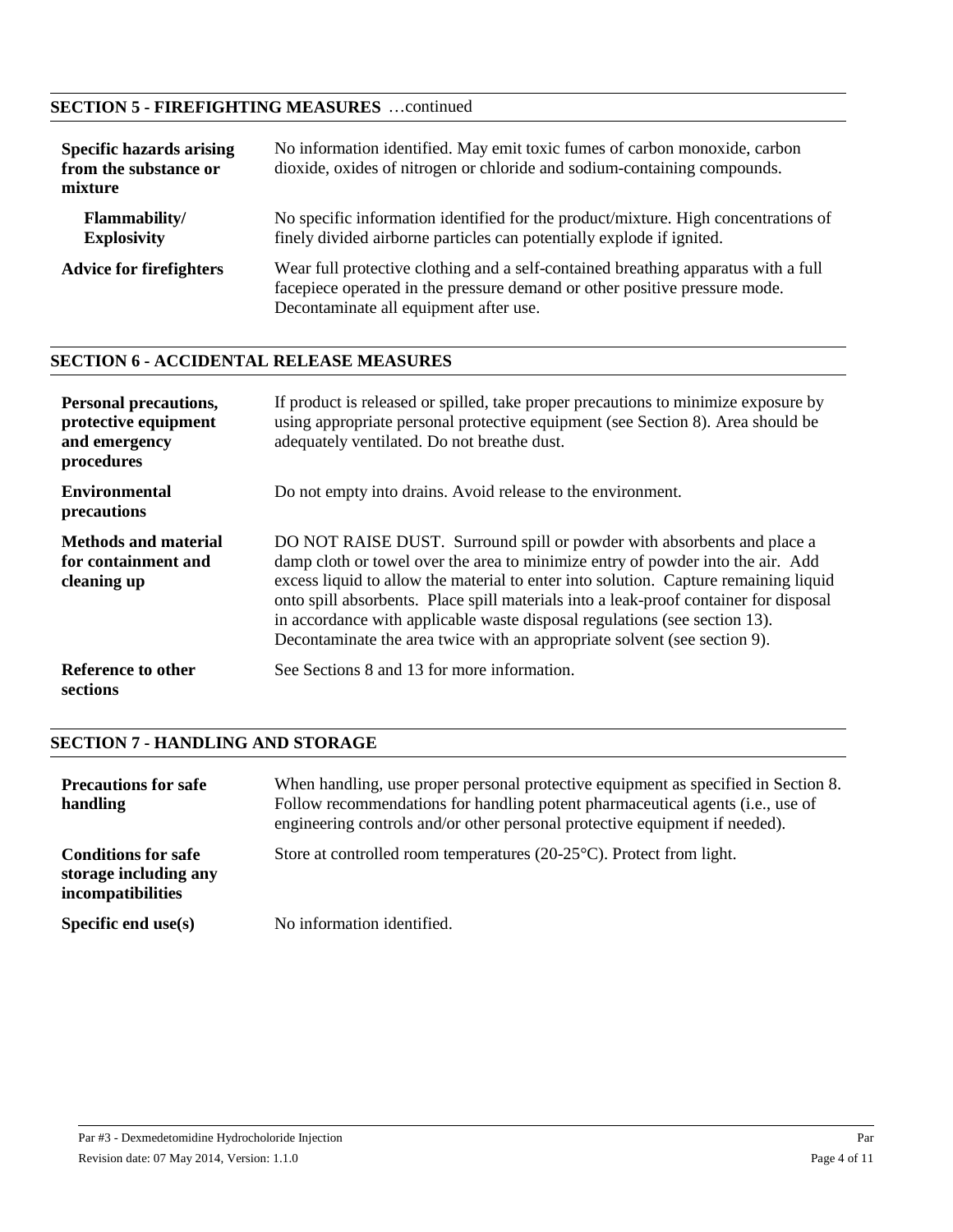# **SECTION 8 - EXPOSURE CONTROLS/PERSONAL PROTECTION**

| <b>Note</b>                                                                                                      | Wash hands, face and other potentially exposed areas immediately in the event of<br>physical contact.                                                                                                                                                                                                                                                                                                                                                                                                                                                                                                                                                          |                         |                                                                                                                                                                                                                                                                                                                                                                                                         |  |
|------------------------------------------------------------------------------------------------------------------|----------------------------------------------------------------------------------------------------------------------------------------------------------------------------------------------------------------------------------------------------------------------------------------------------------------------------------------------------------------------------------------------------------------------------------------------------------------------------------------------------------------------------------------------------------------------------------------------------------------------------------------------------------------|-------------------------|---------------------------------------------------------------------------------------------------------------------------------------------------------------------------------------------------------------------------------------------------------------------------------------------------------------------------------------------------------------------------------------------------------|--|
| <b>Control Parameters/</b><br><b>Occupational Exposure</b><br><b>Limit Values</b><br>Compound<br>Sodium chloride | <b>Issuer</b><br>Latvia,<br>Lithuania,<br>Russia                                                                                                                                                                                                                                                                                                                                                                                                                                                                                                                                                                                                               | <b>Type</b><br>TWA-8 HR | OEL<br>$5 \text{ mg/m}^3$                                                                                                                                                                                                                                                                                                                                                                               |  |
| <b>Exposure/Engineering</b><br>controls                                                                          | Control exposures to below the OEL (if available). Otherwise, selection and use of<br>containment devices and personal protective equipment should be based on a risk<br>assessment of exposure potential. Open handling must not be performed when<br>handling potent substances, or substances of unknown toxicity. Material should be<br>handled inside a closed process, ventilated enclosure, isolator or device of<br>equivalent or better control that is suitable for dusts and/or aerosols.                                                                                                                                                           |                         |                                                                                                                                                                                                                                                                                                                                                                                                         |  |
| <b>Respiratory</b><br>protection                                                                                 | Choice of respiratory protection should be appropriate to the task and the level of<br>existing engineering controls. For routine powder handling tasks, an approved and<br>properly worn powered air-purifying respirator equipped with HEPA filters or<br>combination filters should provide ancillary protection based on the known or<br>foreseeable limitations of existing engineering controls. Use a positive-pressure air-<br>supplied respirator if there is any potential for an uncontrolled release, when<br>exposure levels are not known, or in any other circumstances where air purifying<br>respirators may not provide adequate protection. |                         |                                                                                                                                                                                                                                                                                                                                                                                                         |  |
| <b>Hand protection</b>                                                                                           |                                                                                                                                                                                                                                                                                                                                                                                                                                                                                                                                                                                                                                                                |                         | Wear nitrile or other impervious gloves if skin contact is possible. Double gloves<br>should be considered. When the material is dissolved or suspended in an organic<br>solvent, wear gloves that provide protection against the solvent.                                                                                                                                                              |  |
| <b>Skin protection</b>                                                                                           | contact and solvents and reagents in use.                                                                                                                                                                                                                                                                                                                                                                                                                                                                                                                                                                                                                      |                         | Wear appropriate gloves, lab coat, or other protective overgarment if skin contact<br>is likely. Base the choice of skin protection on the job activity, potential for skin                                                                                                                                                                                                                             |  |
| <b>Eye/face protection</b>                                                                                       |                                                                                                                                                                                                                                                                                                                                                                                                                                                                                                                                                                                                                                                                |                         | Wear safety glasses with side shields, chemical splash goggles, or full face shield,<br>if necessary. Base the choice of protection on the job activity and potential for<br>contact with eyes or face. An emergency eye wash station should be available.                                                                                                                                              |  |
| <b>Environmental</b><br><b>Exposure Controls</b>                                                                 |                                                                                                                                                                                                                                                                                                                                                                                                                                                                                                                                                                                                                                                                |                         | Avoid release to the environment and operate within closed systems wherever<br>practicable. Air and liquid emissions should be directed to appropriate pollution<br>control devices. In case of spill, do not release to drains. Implement appropriate<br>and effective emergency response procedures to prevent release or spread of<br>contamination and to prevent inadvertent contact by personnel. |  |
| Other protective<br>measures                                                                                     | Wash hands in the event of contact with this mixture, especially before eating,<br>drinking or smoking. Protective equipment is not to be worn outside the work area<br>(e.g., in common areas or out-of-doors).                                                                                                                                                                                                                                                                                                                                                                                                                                               |                         |                                                                                                                                                                                                                                                                                                                                                                                                         |  |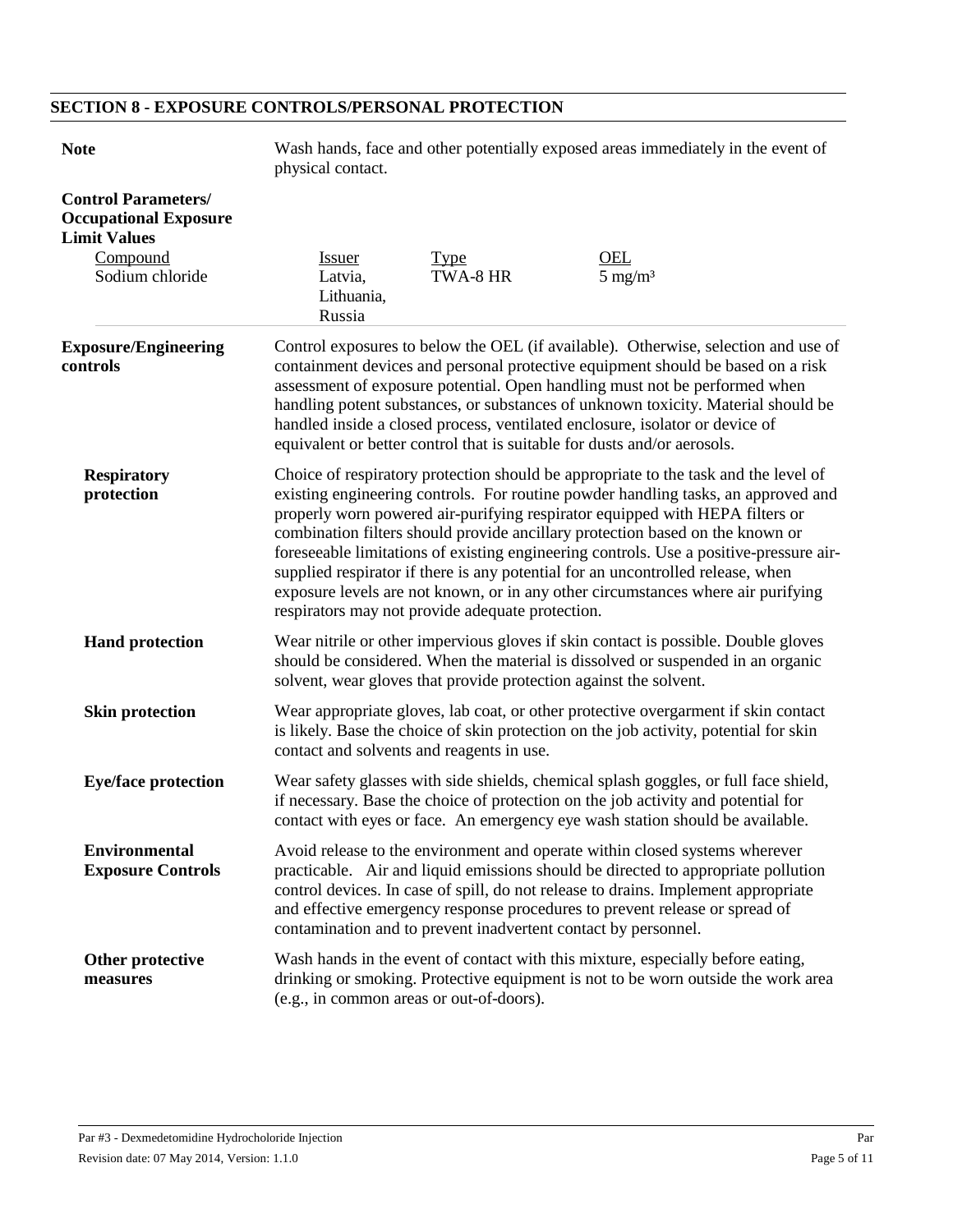# **SECTION 9 - PHYSICAL AND CHEMICAL PROPERTIES**

### **Information on basic physical and chemical properties**

| <b>Appearance</b>                                         | Lyophilized powder                     |
|-----------------------------------------------------------|----------------------------------------|
| Color                                                     | White                                  |
| Odor                                                      | <b>Odorless</b>                        |
| Odor threshold                                            | No information identified.             |
| pН                                                        | pH when dissolved in water is 4.5 to 7 |
| Melting point/<br>freezing point                          | No information identified.             |
| <b>Initial boiling point</b><br>and boiling range         | No information identified.             |
| <b>Flash point</b>                                        | No information identified.             |
| <b>Evaporation rate</b>                                   | No information identified.             |
| <b>Flammability (solid,</b><br>gas)                       | No information identified.             |
| <b>Upper/lower</b><br>flammability or<br>explosive limits | No information identified.             |
| Vapor pressure                                            | No information identified              |
| <b>Vapor density</b>                                      | No information identified.             |
| <b>Relative density</b>                                   | No information identified.             |
| <b>Water solubility</b>                                   | Freely soluble in water                |
| <b>Solvent solubility</b>                                 | No information identified.             |
| <b>Partition coefficient</b><br>$(n-octanol/water)$       | No information identified.             |
| <b>Auto-ignition</b><br>temperature                       | No information identified.             |
| <b>Decomposition</b><br>temperature                       | No information identified.             |
| <b>Viscosity</b>                                          | No information identified.             |
| <b>Explosive properties</b>                               | No information identified.             |
| <b>Oxidizing properties</b>                               | No information identified.             |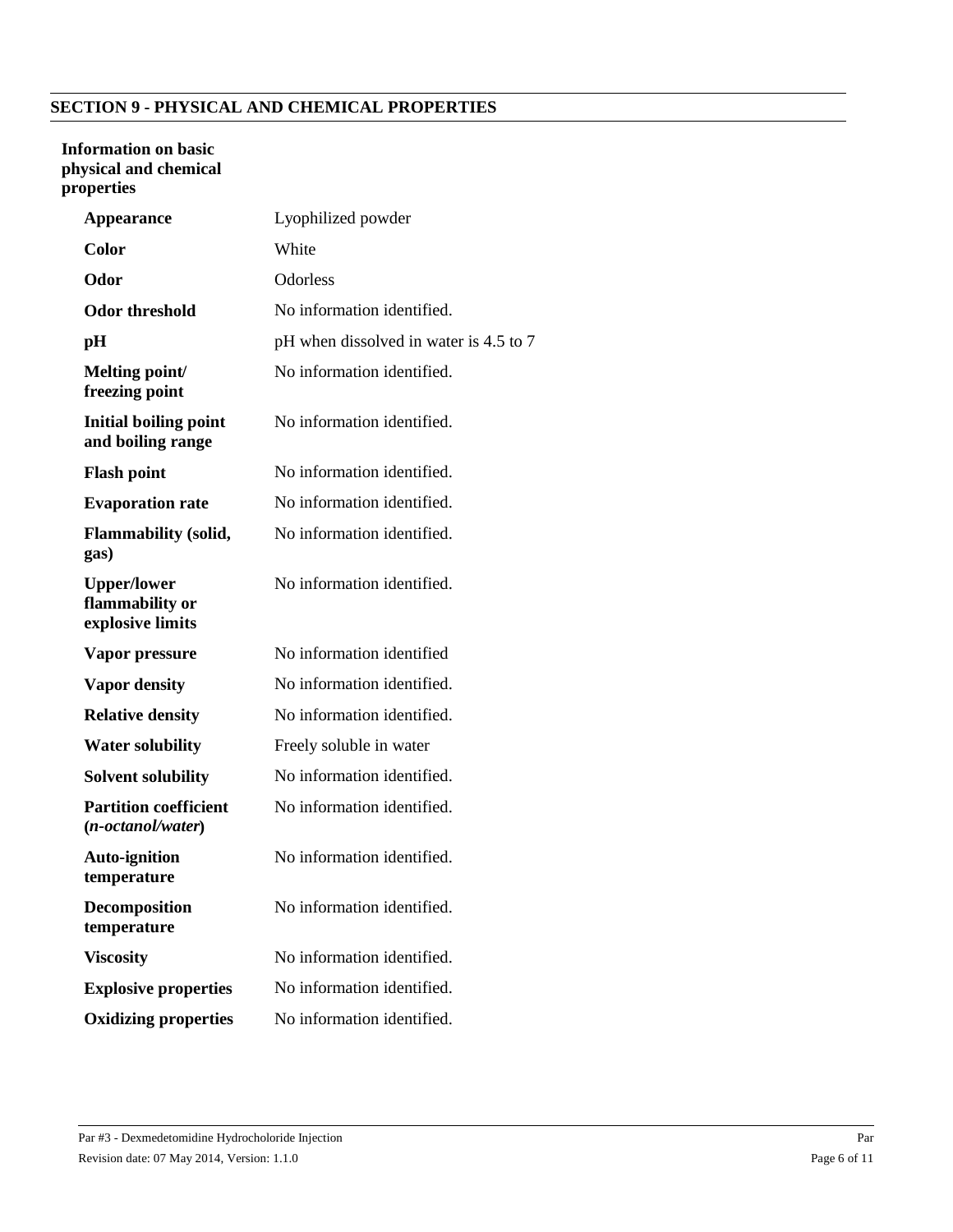### **SECTION 9 - PHYSICAL AND CHEMICAL PROPERTIES** …continued

#### **Other information**

| Molecular weight  | Not applicable (Mixture) |
|-------------------|--------------------------|
| Molecular formula | Not applicable (Mixture) |

#### **SECTION 10 - STABILITY AND REACTIVITY**

| <b>Reactivity</b>                            | No information identified.  |
|----------------------------------------------|-----------------------------|
| <b>Chemical stability</b>                    | No information identified.  |
| <b>Possibility of hazardous</b><br>reactions | No information identified.  |
| <b>Conditions to avoid</b>                   | Avoid extreme temperatures. |
| Incompatible materials                       | No information identified.  |
| <b>Hazardous</b><br>decomposition products   | No information identified.  |

#### **SECTION 11 - TOXICOLOGICAL INFORMATION**

**Note No toxicology data for the product/mixture were identified. The following data describe the active ingredient and/or the individual ingredients where applicable.**

**Information on toxicological effects**

**Route of entry** May be absorbed by inhalation, skin contact and ingestion.

| <b>Acute toxicity</b> |              |            |                |                               |
|-----------------------|--------------|------------|----------------|-------------------------------|
| Compound              | Type         | Route      | <b>Species</b> | <u>Dose</u>                   |
| Dexmedetomidine       | Highest non- | IV         | mice, rats,    | $1 \text{ mg/kg}$             |
| hydrochloride         | lethal dose  |            | and dogs       |                               |
|                       | $LD_{50}$    | IV         | Doq            | $2 \text{ mg/kg}$             |
| Sodium chloride       | $LD_{50}$    | Oral       | Rat            | $3000 \text{ mg/kg}$          |
|                       | $LD_{50}$    | Dermal     | Rabbit         | $>10,000$ mg/kg               |
|                       | $LC_{50}$    | Inhalation | Rat            | $>42$ g/m <sup>3</sup> (1-hr) |
|                       | $LD_{50}$    | Oral       | Mouse          | $4000$ mg/kg                  |

| <b>Irritation/Corrosion</b> | No information identified. |  |  |
|-----------------------------|----------------------------|--|--|
|                             |                            |  |  |

**Sensitization** No information identified.

**STOT-single exposure** No information identified.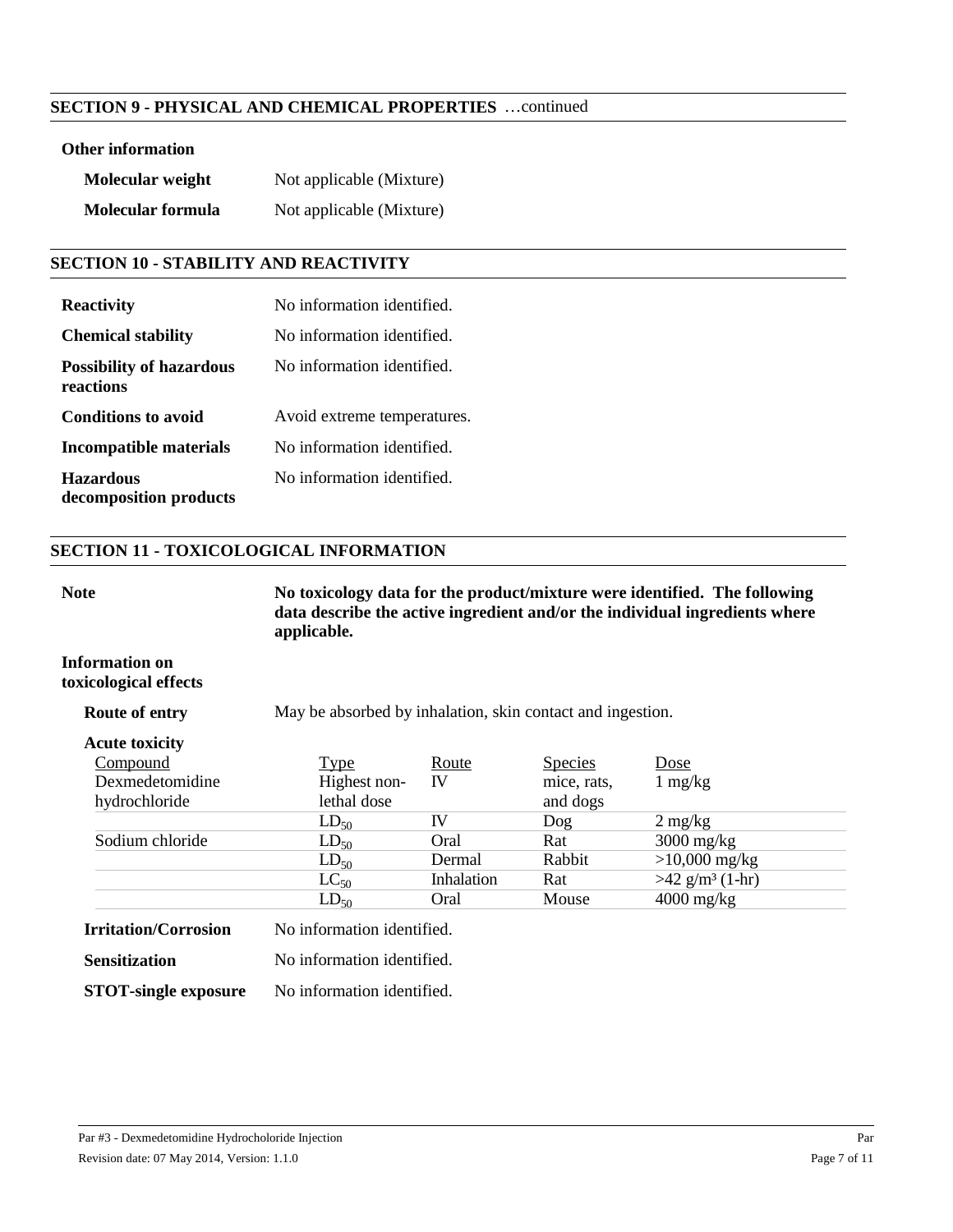# **SECTION 11 - TOXICOLOGICAL INFORMATION** …continued

| <b>STOT-repeated</b><br>exposure/Repeat-<br>dose toxicity | Dexmedetomidine given IV to rats caused sedation, piloerection (hair standing up),<br>and exophthalmos (abnormal eyeball protrusion) 160 µg/kg/day. Small changes<br>in thymus and body weights were reported at lower doses. A NOAEL of 40<br>$\mu$ g/kg/day was identified.                                                                                                                                                                                        |
|-----------------------------------------------------------|----------------------------------------------------------------------------------------------------------------------------------------------------------------------------------------------------------------------------------------------------------------------------------------------------------------------------------------------------------------------------------------------------------------------------------------------------------------------|
| <b>Reproductive toxicity</b>                              | No effects on fertility were reported in rats given subcutaneous (SC)<br>dexmedetomidine at doses up to 54 µg/kg/day. The NOAEL for systemic<br>toxicity was 6 µg/kg/day.                                                                                                                                                                                                                                                                                            |
| <b>Developmental</b><br>toxicity                          | Dexmedetomidine was administered SC to rats and IV to rabbits during gestation<br>at doses up to 200 and 96 µg/kg/day, respectively. Increased post-implantation<br>loss and a reduced number of live pups were noted in rats (NOAEL = $20 \mu g$ /<br>$\text{kg/day}$ ). No developmental/maternal toxicity was seen in rabbits (NOAEL = 96<br>$\mu$ g/kg/day).                                                                                                     |
|                                                           | In a multi-generational study, SC dexmedetomidine was administered to pregnant<br>rats from gestational day 16 through nursing. Decreased pup weights were noted at<br>doses $\geq 8 \mu g/kg/day$ . When pups born to mothers treated with 32 $\mu g/kg/day$<br>were allowed to mature and mate, elevated embryo-fetal toxicity and delayed<br>motor development was noted in their offspring. The NOAEL was 2 µg/kg/<br>day.                                       |
| Genotoxicity                                              | Dexmedetomidine was negative for mutagenicity in the Ames assay, an in<br>vitro forward mutation assay with mouse lymphoma cells, and was negative for<br>chromosomal abberations (in human lymphocytes). However, it was positive for<br>chromosomal aberrations with rat S9 metabolic activation, and was positive in<br>vivo in the mouse micronucleus test with NMRI mice, but not with CD-1 mice.<br>Overall, the mutagenicity data are difficult to interpret. |
| Carcinogenicity                                           | No studies identified. None of the components of this mixture present at levels<br>greater than or equal to 0.1% are listed by NTP, IARC, ACGIH or OSHA as a<br>carcinogen.                                                                                                                                                                                                                                                                                          |
| <b>Aspiration hazard</b>                                  | No data available.                                                                                                                                                                                                                                                                                                                                                                                                                                                   |
| Human health data                                         | See Section 2 - "Other hazards"                                                                                                                                                                                                                                                                                                                                                                                                                                      |

# **SECTION 12 - ECOLOGICAL INFORMATION**

| <b>Toxicity</b>        |                     |                        |                       |
|------------------------|---------------------|------------------------|-----------------------|
| Compound               | <b>Type</b>         | <b>Species</b>         | Concentration         |
| Dexmedetomidine        |                     | --                     |                       |
| hydrochloride          |                     |                        |                       |
| Sodium chloride        | $EC_{50}/96h$       | Fish (various species) | $>4,700 \text{ mg/L}$ |
|                        | $EC_{50}/48h$       | Daphnia magna          | 340-1000 mg/L         |
| <b>Persistence and</b> | No data identified. |                        |                       |
| <b>Degradability</b>   |                     |                        |                       |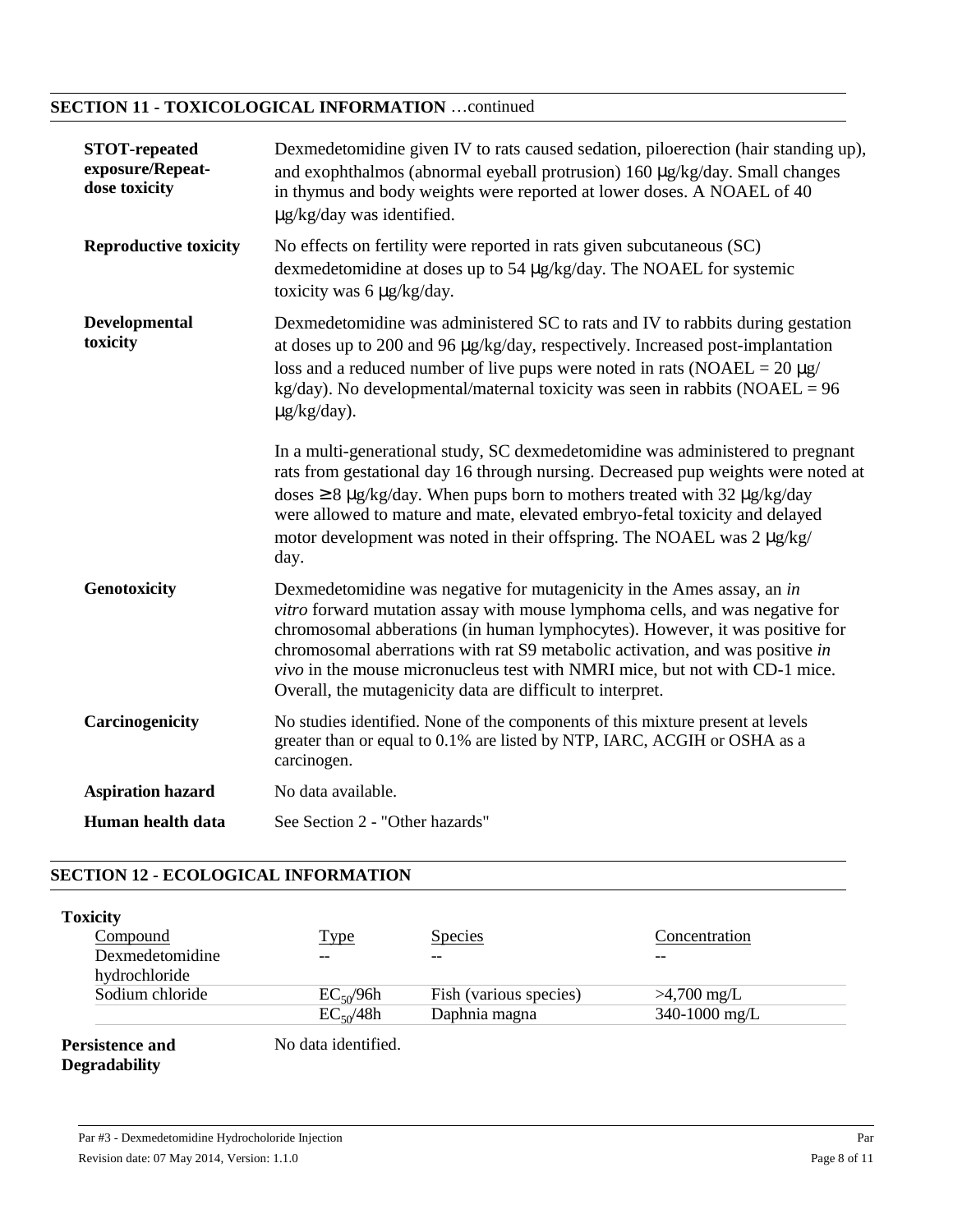### **SECTION 12 - ECOLOGICAL INFORMATION** …continued

| <b>Bioaccumulative</b><br>potential          | No data identified.                                                                                                      |
|----------------------------------------------|--------------------------------------------------------------------------------------------------------------------------|
| <b>Mobility in soil</b>                      | No data identified.                                                                                                      |
| <b>Results of PBT and</b><br>vPvB assessment | Not performed.                                                                                                           |
| Other adverse effects                        | No data identified.                                                                                                      |
| <b>Note</b>                                  | Ecological characteristics of this product/mixture were not available. Releases to<br>the environment should be avoided. |

### **SECTION 13 - DISPOSAL CONSIDERATIONS**

#### **Waste treatment methods** Dispose of wastes in accordance to prescribed federal, state, and local guidelines, e.g., appropriately permitted chemical waste incinerator. Do not send down the drain or flush down the toilet. All wastes containing the material should be properly labeled. Rinse waters resulting from spill cleanups should be discharged in an environmentally safe manner, e.g., appropriately permitted municipal or onsite wastewater treatment facility.

#### **SECTION 14 - TRANSPORT INFORMATION**

| <b>Transport</b>                                                                                      | Based on the available data, this mixture is not regulated as a hazardous material<br>dangerous good under EU ADR/RID, US DOT, Canada TDG, IATA, or IMDG. |
|-------------------------------------------------------------------------------------------------------|-----------------------------------------------------------------------------------------------------------------------------------------------------------|
| UN number                                                                                             | None assigned.                                                                                                                                            |
| UN proper shipping<br>name                                                                            | None assigned.                                                                                                                                            |
| <b>Transport hazard</b><br>classes and packing<br>group                                               | None assigned.                                                                                                                                            |
| <b>Environmental hazards</b>                                                                          | Based on the available data, this mixture is not regulated as an environmental<br>hazard or a marine pollutant.                                           |
| <b>Special precautions for</b><br>users                                                               | Avoid release to the environment.                                                                                                                         |
| <b>Transport in bulk</b><br>according to Annex II of<br><b>MARPOL73/78</b> and the<br><b>IBC Code</b> | Not applicable.                                                                                                                                           |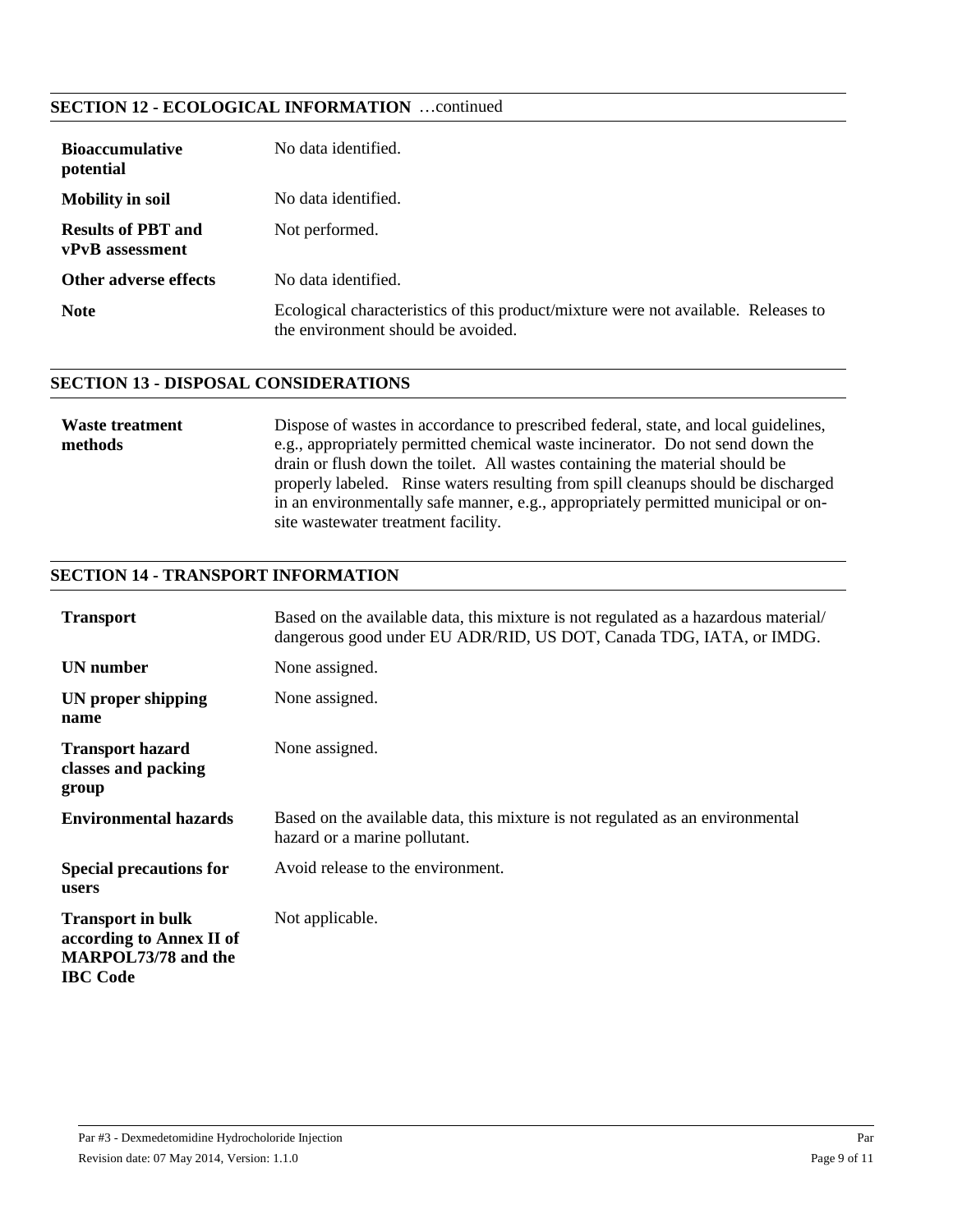# **SECTION 15 - REGULATORY INFORMATION**

| Safety, health and<br>environmental<br>regulations/legislation<br>specific for the<br>substance or mixture | This SDS complies with the requirements under US, EU and GHS (EU CLP -<br>Regulation EC No 1272/2008) guidelines. Consult your local/regional authorities<br>for more information.                                                            |
|------------------------------------------------------------------------------------------------------------|-----------------------------------------------------------------------------------------------------------------------------------------------------------------------------------------------------------------------------------------------|
| <b>Chemical safety</b><br>assessment                                                                       | Not conducted.                                                                                                                                                                                                                                |
| <b>OSHA Hazardous</b>                                                                                      | Contains dexmedetomidine, a potent sedative.                                                                                                                                                                                                  |
| <b>WHMIS</b> classification                                                                                | Not required. Drugs are not subject to WHMIS. This product has been classified<br>in accordance with the hazard criteria of the Controlled Products Regulations and<br>the SDS contains all of the information required by those regulations. |
| <b>TSCA</b> status                                                                                         | Drugs are exempt from TSCA.                                                                                                                                                                                                                   |
| <b>SARA</b> section 313                                                                                    | Not listed.                                                                                                                                                                                                                                   |
| California proposition 65                                                                                  | Not listed.                                                                                                                                                                                                                                   |
| <b>Additional information</b>                                                                              | No other information identified.                                                                                                                                                                                                              |

# **SECTION 16 - OTHER INFORMATION**

| <b>Full text of R phrases</b> | Xn - Harmful. Repr. Cat. 3 - Toxic for Reproduction Category 3. R63 - Possible                                                                                                                                                                                                                                                                                                                                                                                                                                                                                                                                                                                                                                                                                                                                                                                                                                                                                                                                                                                                                                                                                                                                                                                                                                                                                        |
|-------------------------------|-----------------------------------------------------------------------------------------------------------------------------------------------------------------------------------------------------------------------------------------------------------------------------------------------------------------------------------------------------------------------------------------------------------------------------------------------------------------------------------------------------------------------------------------------------------------------------------------------------------------------------------------------------------------------------------------------------------------------------------------------------------------------------------------------------------------------------------------------------------------------------------------------------------------------------------------------------------------------------------------------------------------------------------------------------------------------------------------------------------------------------------------------------------------------------------------------------------------------------------------------------------------------------------------------------------------------------------------------------------------------|
| and EU Classifications        | risk of harm to the unborn child.                                                                                                                                                                                                                                                                                                                                                                                                                                                                                                                                                                                                                                                                                                                                                                                                                                                                                                                                                                                                                                                                                                                                                                                                                                                                                                                                     |
| Full text of H phrases, P     | STOT-S3 - Specific Target Organ Toxicity Following Single Exposure Category 3.                                                                                                                                                                                                                                                                                                                                                                                                                                                                                                                                                                                                                                                                                                                                                                                                                                                                                                                                                                                                                                                                                                                                                                                                                                                                                        |
| phrases and GHS               | H336 - May cause drowsiness or dizziness. RT2 - Reproductive toxicity Category                                                                                                                                                                                                                                                                                                                                                                                                                                                                                                                                                                                                                                                                                                                                                                                                                                                                                                                                                                                                                                                                                                                                                                                                                                                                                        |
| classification                | 2. H361d - Suspected of damaging the unborn child.                                                                                                                                                                                                                                                                                                                                                                                                                                                                                                                                                                                                                                                                                                                                                                                                                                                                                                                                                                                                                                                                                                                                                                                                                                                                                                                    |
| Sources of data               | Information from published literature and internal company data.                                                                                                                                                                                                                                                                                                                                                                                                                                                                                                                                                                                                                                                                                                                                                                                                                                                                                                                                                                                                                                                                                                                                                                                                                                                                                                      |
| <b>Abbreviations</b>          | ACGIH - American Conference of Governmental Industrial Hygienists; ADR/RID -<br>European Agreement Concerning the International Carriage of Dangerous Goods<br>by Road/Rail; AIHA - American Industrial Hygiene Association; CAS# - Chemical<br>Abstract Services Number; CLP - Classification, Labelling, and Packaging of<br>Substances and Mixtures; DNEL - Derived No Effect Level; DOT - Department of<br>Transportation; EINECS - European Inventory of New and Existing Chemical<br>Substances; ELINCS - European List of Notified Chemical Substances; EU -<br>European Union; GHS - Globally Harmonized System of Classification and<br>Labeling of Chemicals; IARC - International Agency for Research on Cancer;<br>IDLH - Immediately Dangerous to Life or Health; IATA - International Air<br>Transport Association; IMDG - International Maritime Dangerous Goods; LOEL -<br>Lowest Observed Effect Level; LOAEL - Lowest Observed Adverse Effect Level;<br>NIOSH - The National Institute for Occupational Safety and Health; NOEL - No<br>Observed Effect Level; NOAEL - No Observed Adverse Effect Level; NTP -<br>National Toxicology Program; OEL - Occupational Exposure Limit; OSHA -<br>Occupational Safety and Health Administration; PNEC - Predicted No Effect<br>Concentration; SARA - Superfund Amendments and Reauthorization Act; STEL - |